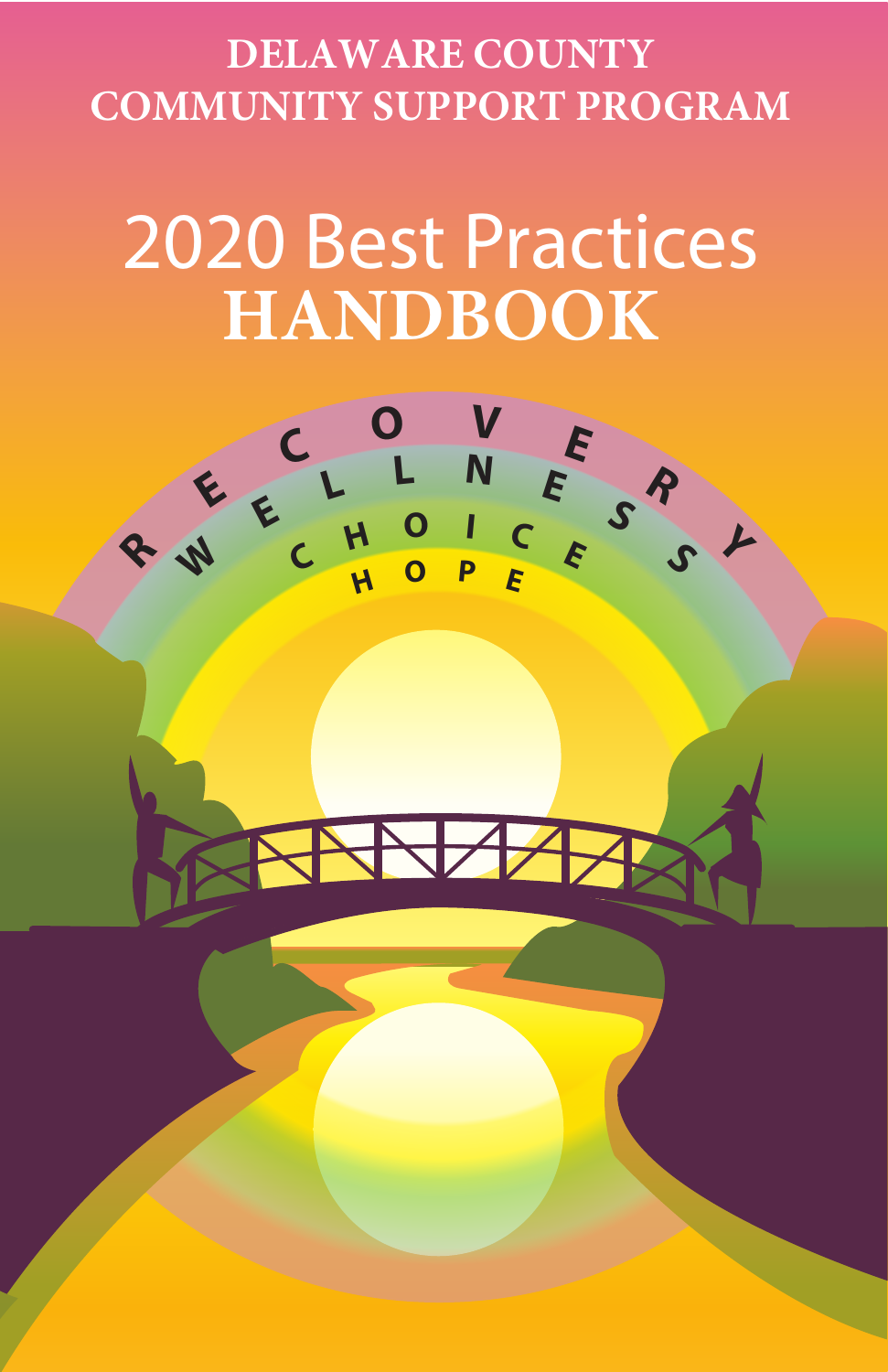# 2019 DELCO CSP Best Practices Handbook Contents

# SECTION I:

What is the Delaware County Community Support Program

| • State, Regional and Delaware County CSP History  |  |
|----------------------------------------------------|--|
|                                                    |  |
|                                                    |  |
| • Delaware County Community Support Program Goals3 |  |
|                                                    |  |

#### SECTION II:

Holding a CSP Meeting

# SECTION III:

|             | JLJIVITIK                                                        |  |
|-------------|------------------------------------------------------------------|--|
|             | Elections, Elected Positions & Responsibilities                  |  |
| $\bullet$   |                                                                  |  |
| $\bullet$ . |                                                                  |  |
| $\bullet$ . |                                                                  |  |
| $\bullet$   |                                                                  |  |
| $\bullet$   |                                                                  |  |
| $\bullet$   | Part 6 - DELCO CSP Board Member Positions and Responsibilities 9 |  |
|             | • Part 7 - DELCO CSP Board Member Position Resignations11        |  |
|             | <b>SECTION IV:</b>                                               |  |
|             | Non-Elected Positions & Responsibilities                         |  |
|             |                                                                  |  |

# SECTION V:

Budget

| Delaware County CSP Fiduciary, Disbursement Procedures and |
|------------------------------------------------------------|
|                                                            |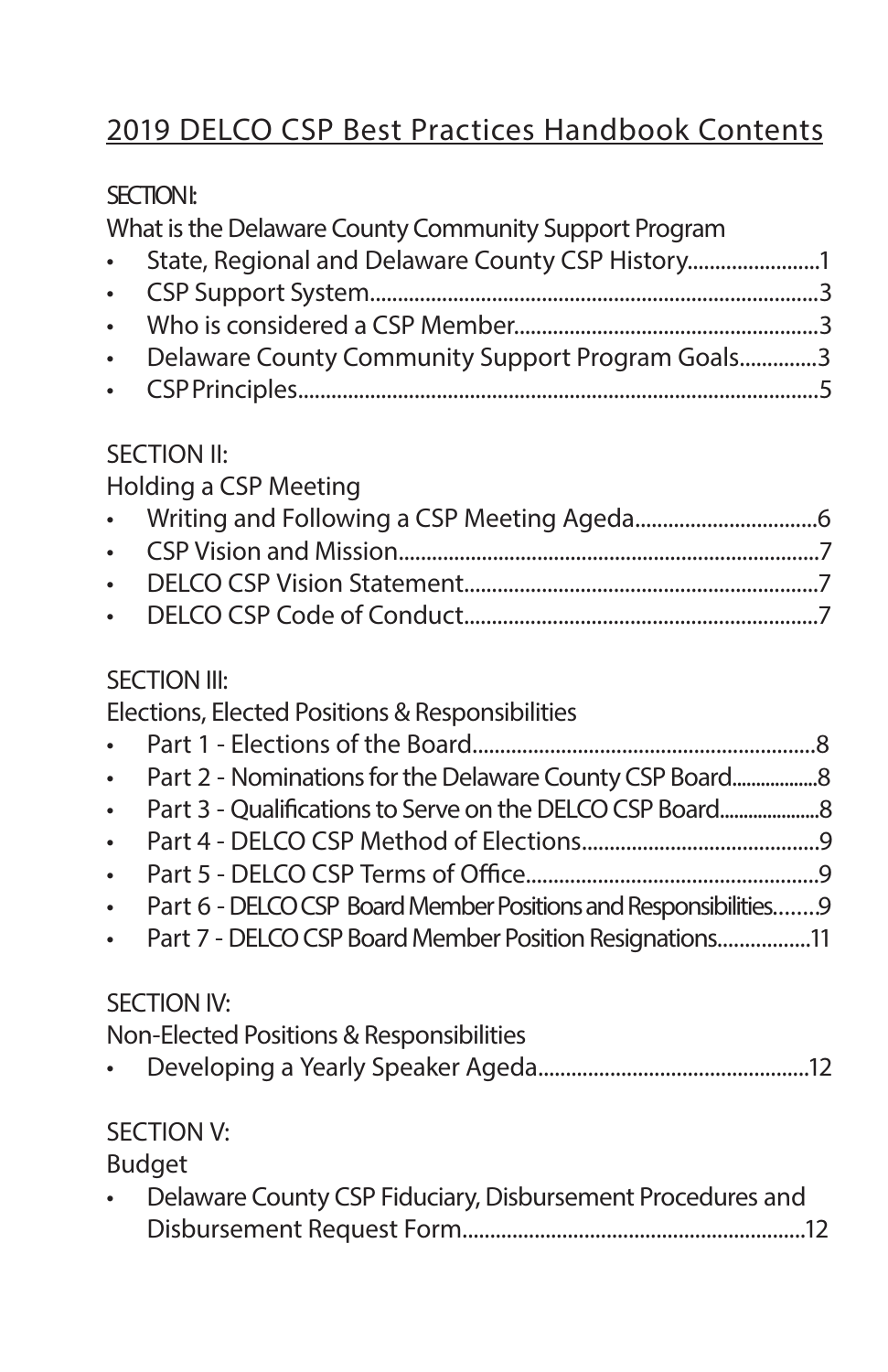#### SECTION I:

#### What is the Delaware County Community Support Program (CSP)

#### State, Regional and Delaware County CSP History

The discovery of psychotropic medications along with civil rights and social rights movements in the 1950's and 1960's led to the phenomenon known as deinstitutionalization. The philosophy was noble – Persons with mental illness should be treated and live in their communities and not institutions. However, communities were ill prepared to adequately treat this new community population. By the early 1970's the National Institute of Mental Health (NIMH) was receiving much criticism for its policies on deinstitutionalization and the failure of communities to have the resources necessary to provide adequate services and supports to persons with long-term mental illnesses.

The NIMH officially began to address the problems of deinstitutionalization and community based care in 1974. That year they formed an internal workgroup, the Community Support Work Group, which was charged with the task of designing and promoting the development of community based service systems for adults with long-term mental illness. The type of system envisioned by NIMH was one that would enable mentally ill persons to remain in the community and to function at optimal levels of independence.

This workgroup, spearheaded by Judy Clark-Turner, a staff at NIMH, set out on an investigatory process to find out what works best. They had an innovative approach to this investigation process – "Ask the member." It was persons utilizing mental health services who reported that the psychosocial rehabilitation model/approach was what they found most helpful for long term recovery and community integration. From this strong feedback the workgroup then embraced the psychosocial rehabilitation model and philosophy, including clubhouse model, PACT model out of Wisconsin, Fairweather Lodge model out of Michigan and the Consumer Run Services model out of Philadelphia. Out of these model programs, the workgroup developed the CSP Principles & Values and the concept of a Community Support System.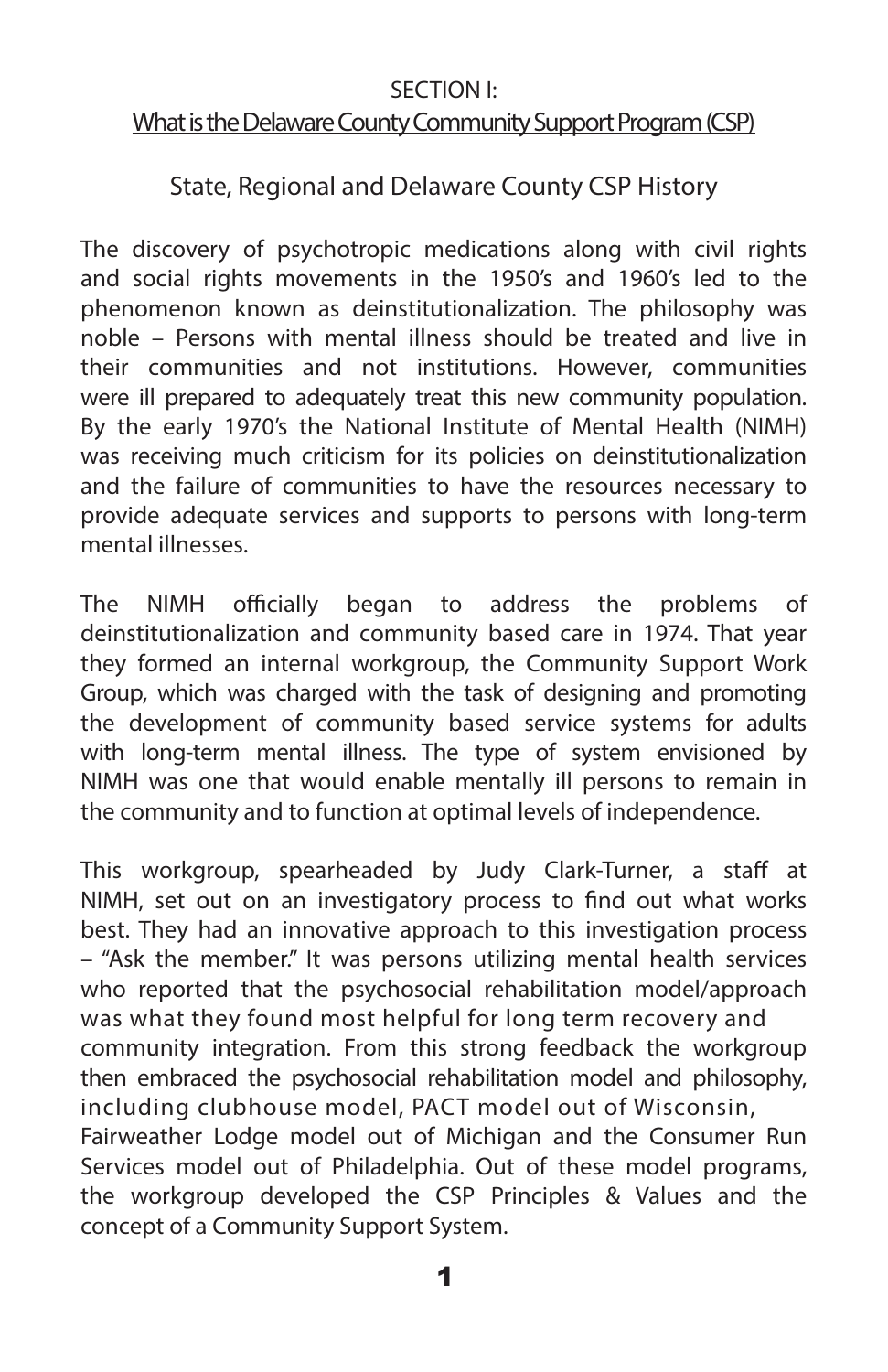By 1977, the results of the workgroup were officially presented and had developed into a special federal initiative – the birth of CSP had arrived. Since that time, the NIMH has adopted CSP principles and the concept of a "community support system" working to promote this philosophy and approach throughout the country. All 50 states, the District of Columbia and two territories have received Federal assistance to promote and support the formation of Community Support Program Committees.

Here in Pennsylvania, CSP began in 1984 with the formation of a state-wide CSP Advisory Committee to the State Office of Mental Health and Substance Abuse Services (OMSAS). The CSP Advisory Committee was tasked with not only functioning as an advisory body to OMHSAS but also to spread CSP throughout the state. They did this by creating the 4 regional CSP committees (South East, North East, Central and Western) whose task was to promote the development of committees in all the counties in their region. OMHSAS promoted CSP by making adherence to CSP principles in the design and implementation of mental health services mandatory in their mental health contracts with each county in PA and by providing funding for CSP activities.

The State-Wide CSP Advisory Committee has continued to grow and develop over the years and now has become a 75-member strong Advisory/Planning Council, which continues to serve as an advisory body to the State Office of Mental Health ensuring the continued utilization of the CSP principles in the planning and development of community mental health services.

The 4 Regional CSP Committees (South East, North East, Central and Western) are still in existence and are made up of members of the local county CSP committees and provide support and information sharing to the local county committees. Delaware County CSP is part of the Southeast Regional CSP, which currently consists of Delaware, Montgomery, Philadelphia and Bucks Counties.

The Delaware County Community Support Program was established in 1989 via initial support of Bill Chambers of The Delaware County Office of Behavioral Health.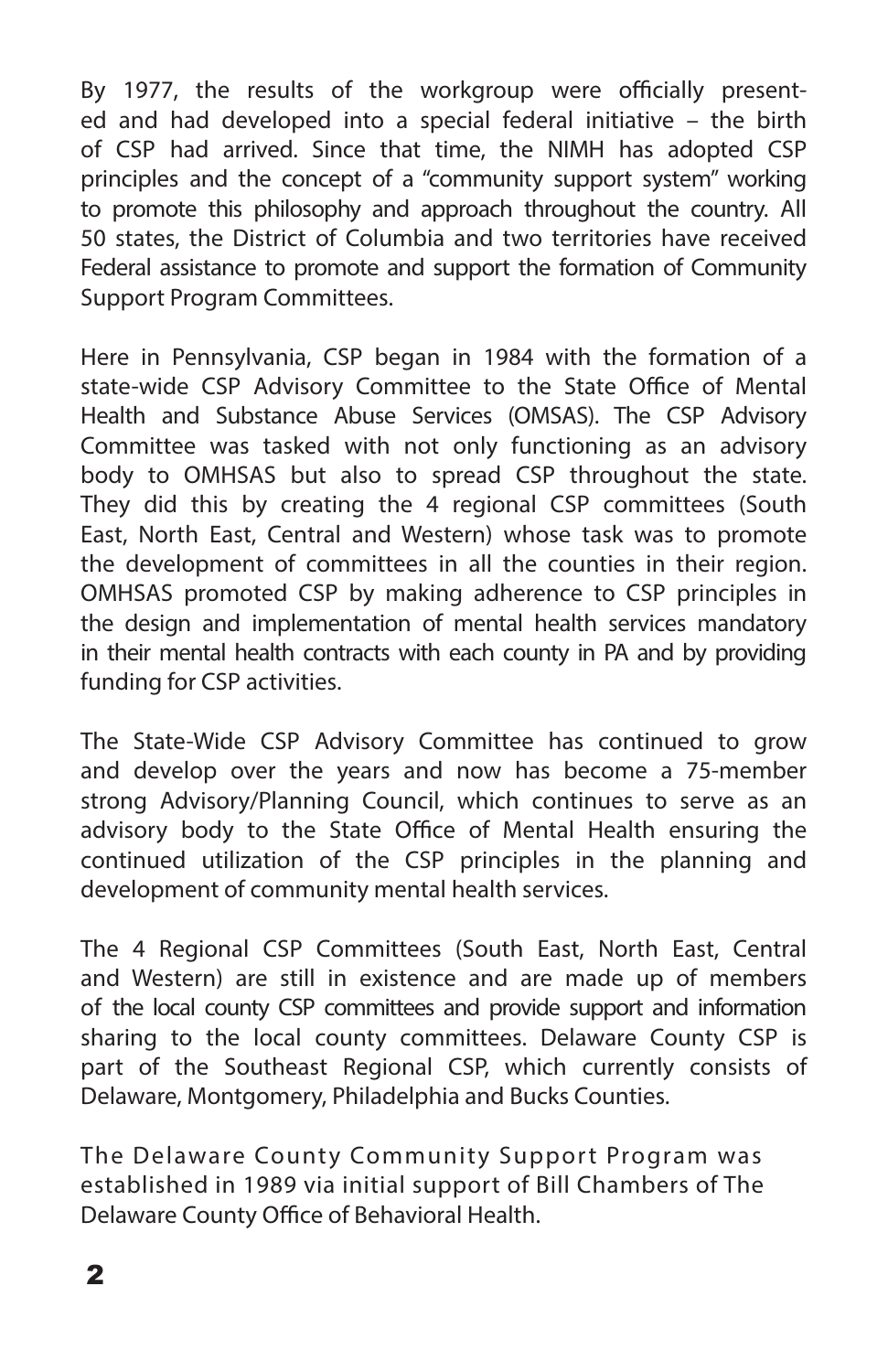# CSP Support System

The Office of Mental Health & Substance Abuse Services (OMHSAS) is largely responsible for supporting CSP in Pennsylvania. OMHSAS contracts with PMHCA to provide training and technical assistance support to CSP Regional Committees. Local CSPs (such as DELCO CSP) are funded and often technically supported by the State's Local County as well as the Regional CSP (such as Southeastern Pennsylvania Regional CSP).

Who is considered a Delaware County CSP Coalition Member?

Membership of the DELCO CSP Committee is an open participation membership which shall consist of any interested citizen in Delaware County. This coalition shall include individuals receiving Delaware County mental health services, family members, mental health providers and business professionals. All members and visitors are welcome and are encouraged to participate in all monthly scheduled DELCO CSP Meeting and Steering Committee Meeting discussions.

All members and visitors are entitled to one vote per person on DELCO CSP meeting agenda items.

Delaware County Community Support Program Goals

DELCO CSP welcomes persons utilizing mental health services, family members, mental health professionals and other interested citizens who want to help DELCO CSP reach its goals. The goals of DELCO CSP are to help persons with mental illness live successfully in the community.

Policy and Advocacy Issues: Throughout Pennsylvania, local CSP Committees are working to address crucial issues including, housing, education, legislation and human rights. It is vital to our DELCO CSP that all members discover common ground and form a working alliance. Yearly events are held including the Annual Advocacy Bus Trip to Harrisburg to meet with local Legislators as well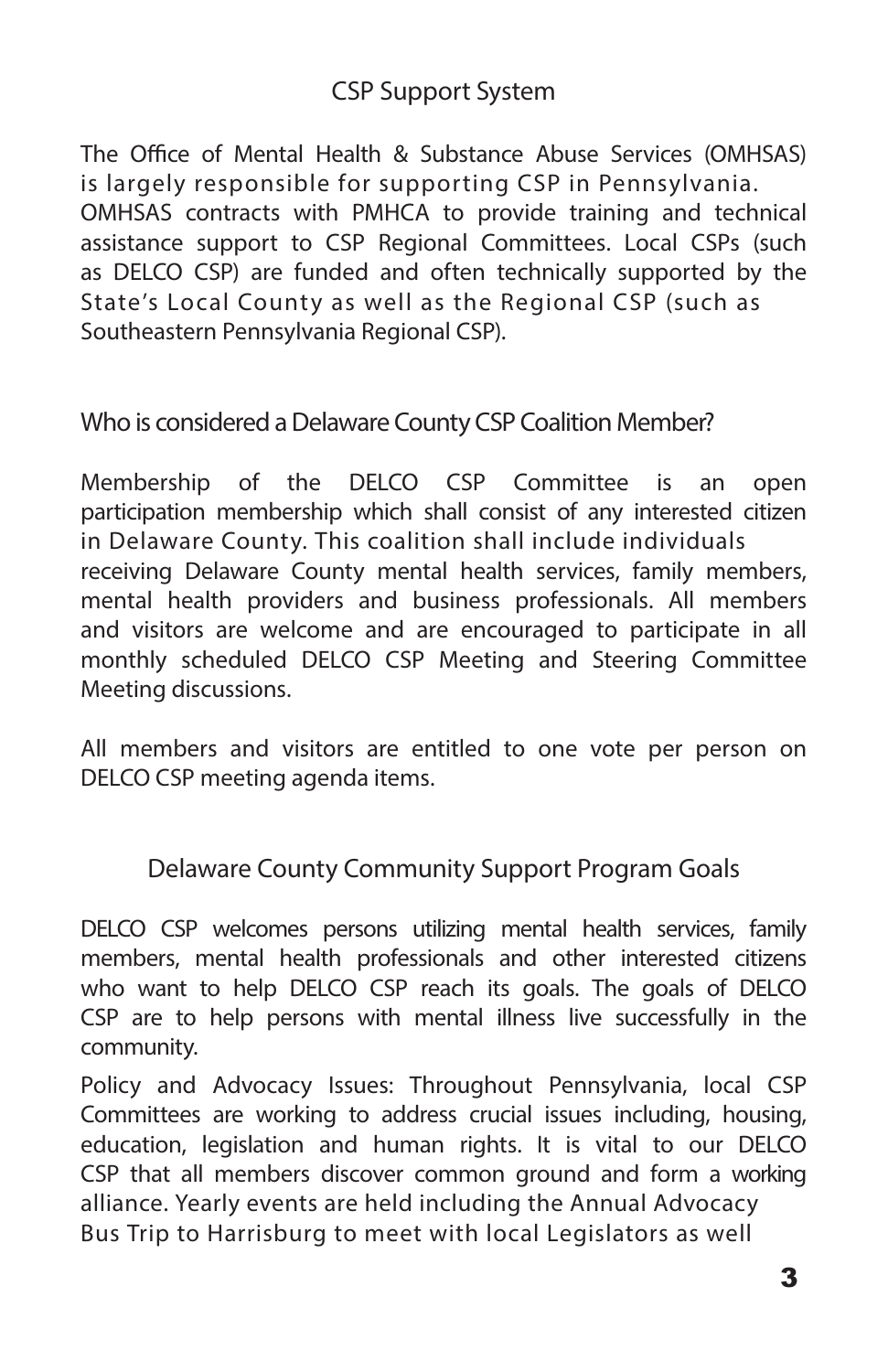as an Advocacy Day Event led by Southeastern Pennsylvania Regional CSP in Norristown, PA.

Mental Health Awareness Events: Currently DELCO CSP is in the planning stages of four major events per year which unite interested members in the community. Self-declared DELCO CSP members are welcome to come out and celebrate the rich diversity of joys and triumphs as well as come together in finding solutions for the challenges of having a mental health illness. We celebrate with fantastic food, amazing music, making fabulous friendships with spectacular speakers and terrific topics of interest!

Educational Speakers: Several monthly DELCO CSP Meetings per our calendar year include educational speakers integrated into the agendas of our meeting formats. The goal is to provide a valuable learning experience of participation, enhancing the quality of your learning and developmental awareness of the extensive and varied Mental Health Services and Programs available in our own Delaware County.

Community Integration Education and Awareness: DELCO CSP outreaches at community events in Delaware County to spread the news of our services, goals and availability to help advocate changes and strengthen Mental Health Programs in our Communities. We also outreach at public events spreading the word with our marketing materials, word of mouth and community presence advertising.

Conference Scholarships: Although there have been no applicants for new scholarships, members are encouraged to reach out to DELCO CSP for scholarships under our newly available Fiscal Budget. A conference and/or educational scholarship policy is in the works and will be available soon!

Delaware County Seed Grants: If you have an idea for a Seed Grant, let us know for our newly available Fiscal Budget. A conference and/or educational scholarship policy and application are in the works and will be available soon!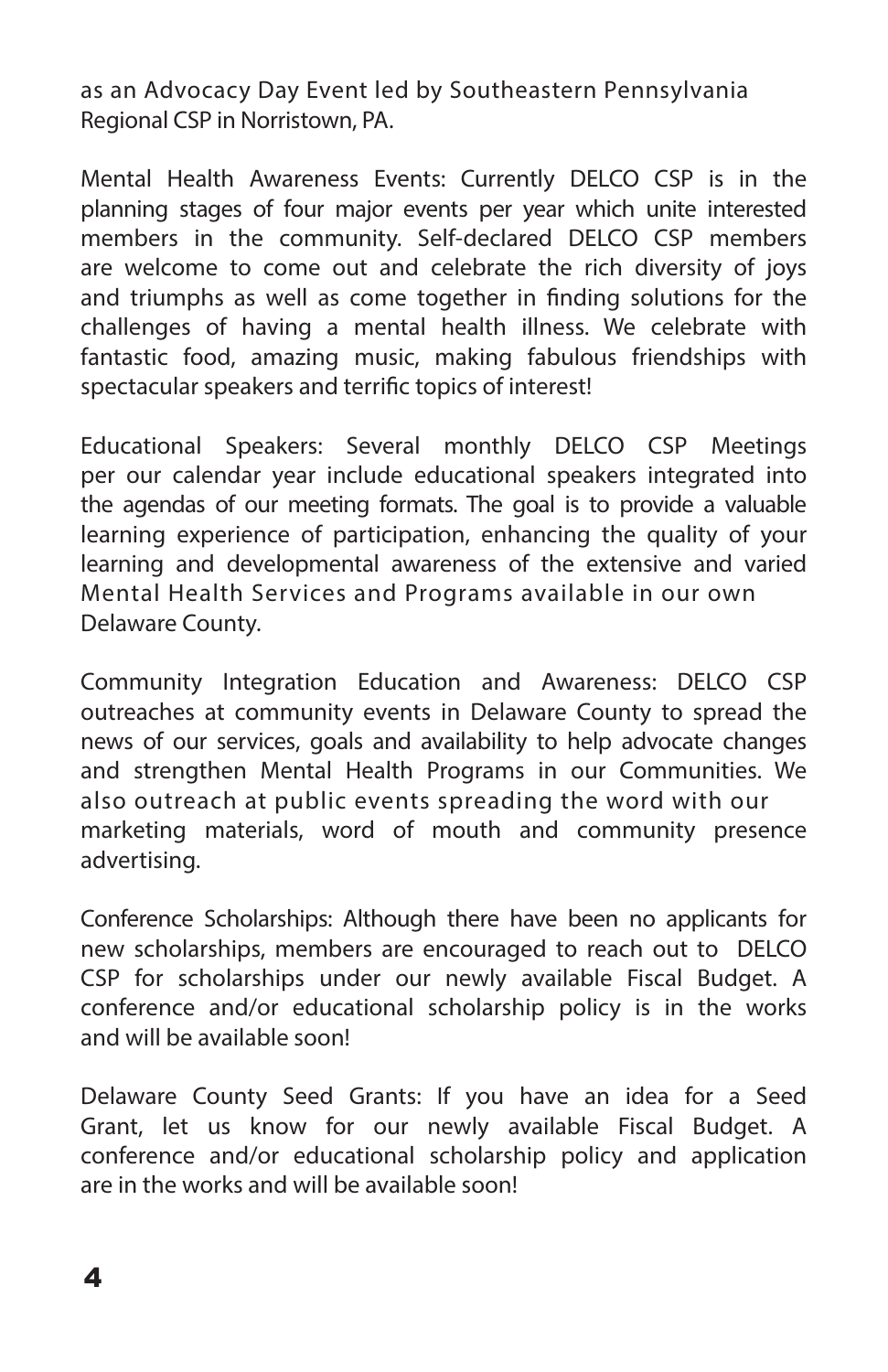# EIGHT COMMUNITY SUPPORT PROGRAM PRINCIPLES

The CSP Principles were developed in 1977 by the National Institute for Mental Health (NIMH) workshop that investigated model programs around the country to identify best practices for fostering recovery among individuals with serious mental illness. There are Eight Principles developed upon which the Mental Health System should be based: These principles are at the core of CSP and guide the planning and evaluation for comprehensive and responsive systems of mental health services.

1. Person Centered/ Person Empowered: Services are based upon the needs of the individual and incorporate self-help and other approaches that allow peers to retain the greatest possible control over their own lives.

2. Culturally competent: Services are sensitive and responsive to racial, ethnic, religious and gender differences of peers and their families.

3. Able to Meet Special Needs: Services are designed to meet the needs of persons with behavioral health challenges who are also affected by such factors as age, substance use, physical illness and disability, developmental disability, homelessness or involvement with the criminal justice system.

4. Community Based with Natural Supports: Services are provided in the least cohesive manner and in the most natural settings possible. Peers are encouraged to use natural supports in the community and to integrate into the living, working, learning and leisure activities of the community.

5. Flexible: Services are designed to allow people to move in and out of the system and within the system as needed.

6. Coordinated: Treatment services and supports are coordinated on both the local system level and on an individual person basis in order to reduce fragmentation and to improve efficiency and effectiveness with service delivery. Coordination includes linkages with peers, families, advocates and professionals at every level of systems of care.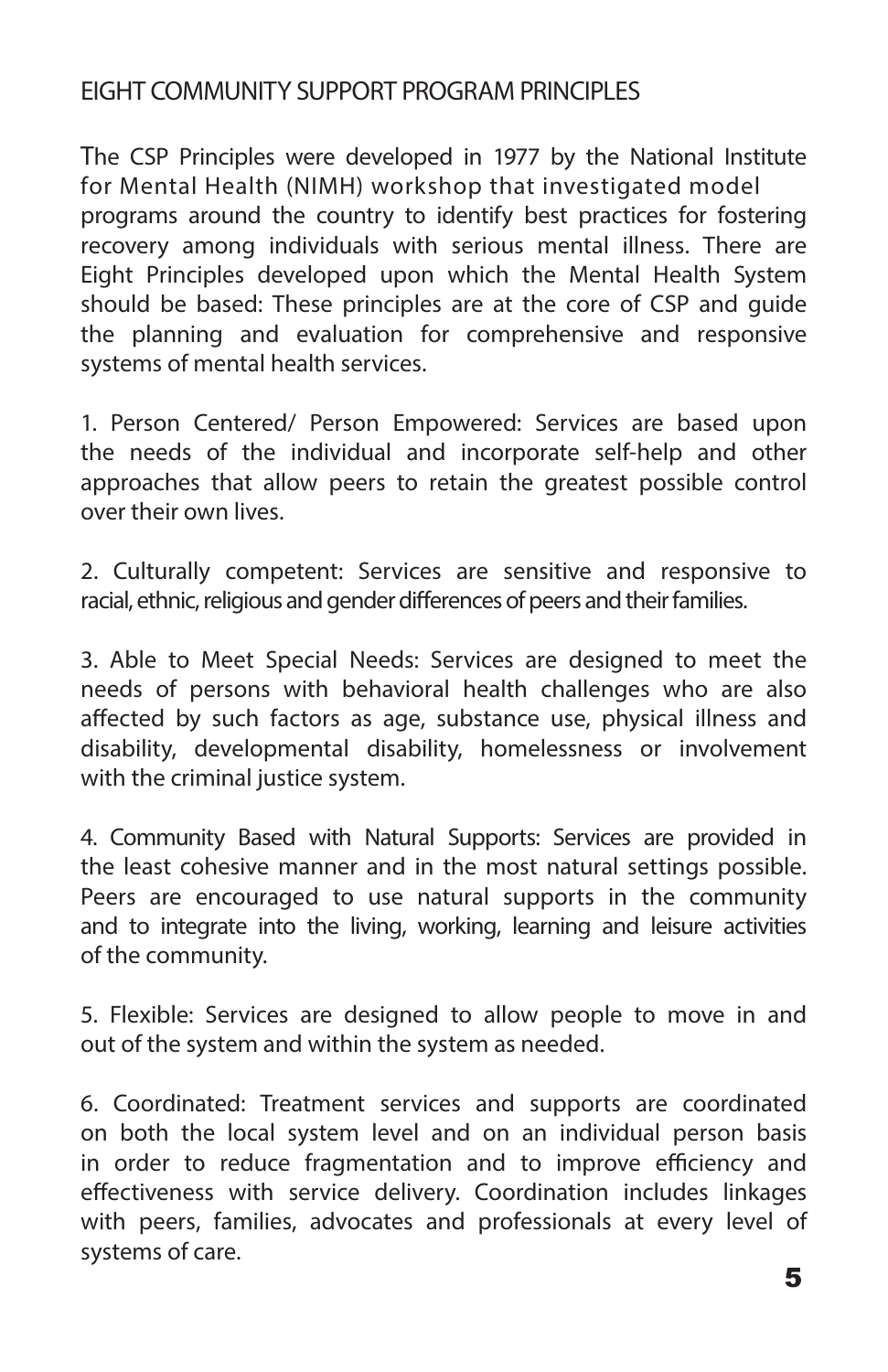7. Accountable: Service providers are accountable to the users of services and include people and families in planning, development, implementation, and monitoring and evaluating services.

8. Strength Based: Services built upon the assets and strengths of peers and helping people maintain a sense of identity, self-esteem and dignity.

# SECTION II: Holding a CSP Meeting

# Writing and Following a DELCO CSP Meeting Agenda

All DELCO CSP Members: who wish to have an item added to the Delco CSP Meeting Agenda may contact a co-chair who will notify the DELCO CSP Secretary.

DELCO CSP Meeting Agendas are: flexible and are developed individually, on a month to month basis to reflect the priorities of the Board Members (Co-chairs, Treasurer, Secretary, Minute Taker) and in addition, the County Liaison.

All DELCO CSP Agendas include the following but are not limited to the following items: Introductions, Ice Breakers, DELCO CSP Code of Conduct, Prior Meeting Minutes Review, Delaware County Updates, Regional CSP Updates, Treasurer's Report, Monthly Speaker, Marketing/Outreach Report, Old and New Business.

#### Robert's Rules of Order

All DELCO CSP Meetings Support the Robert's Rules of Order Protocols: Including making motions for voting on agenda items, especially those relating to budget expenditure decisions utilizing the following protocols:

- 1. A "Motion": must be made by a CSP member for the item to be considered and discussed by all before a vote may take place.
- 2. A "Second the Motion": must be made by a CSP member before an item vote may take place.
- 3. "All in Favor/ All Opposed Votes": must be recorded in the DELCO CSP Monthly Meeting Minutes to reflect all decisions made by DELCO CSP, especially to support the funding requests of the DELCO CSP to our CSP Fiduciary.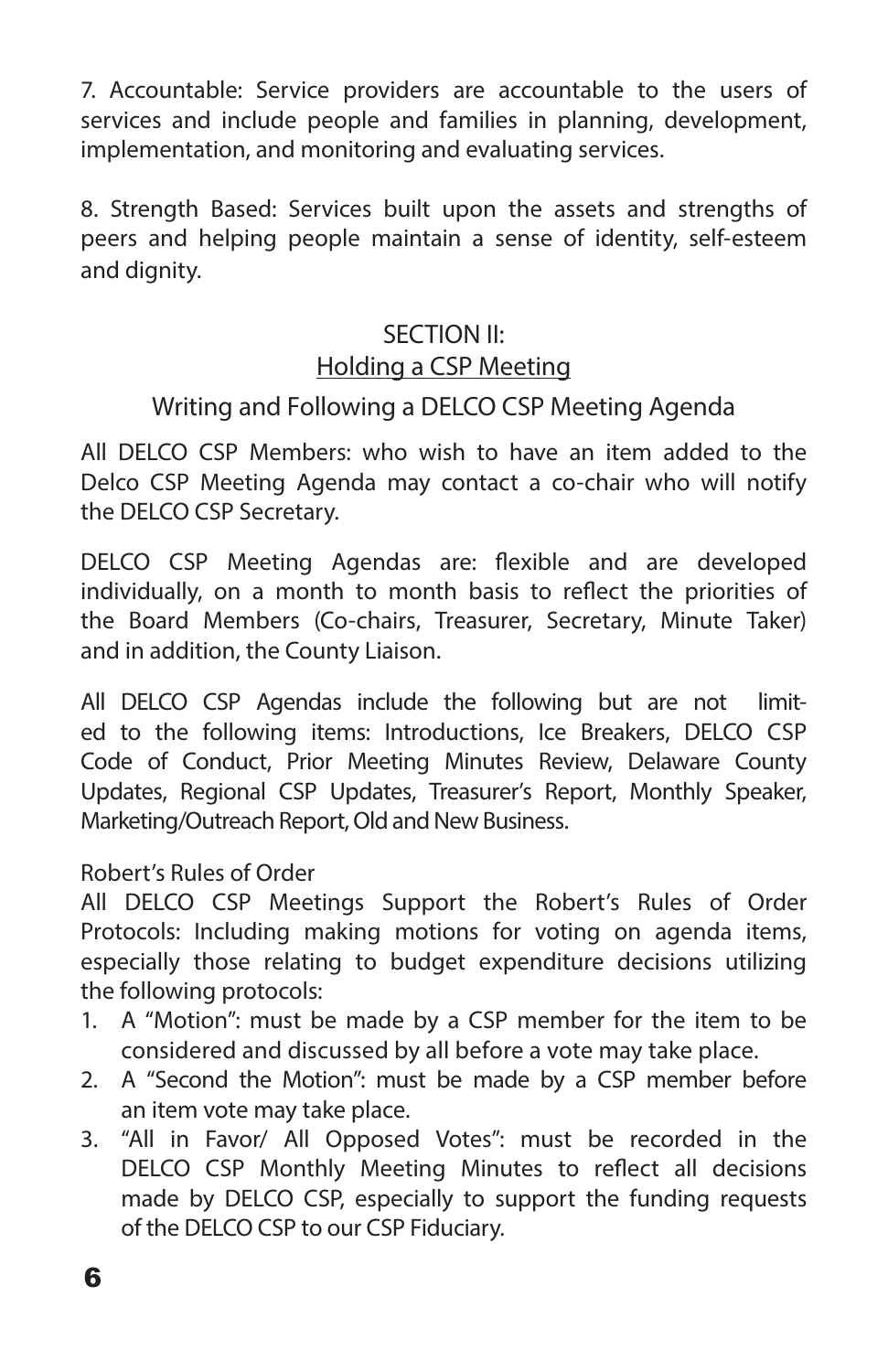# CSP Vision

Every person with behavioral health challenges will enjoy the highest quality of life. Quality of life consists of inclusion in community, easy access to and choice of comprehensive treatment services and supports and multiple opportunities to enhance personal growth and recovery.

# CSP Mission

To provide the space and support for those who attend CSP meetings to work collaboratively together using the CSP principles to evaluate mental health services, policies, regulations, legislation and community opportunities to make recommendations/advocate for change that will positively impact the lives of individuals with mental health challenges.

# DELCO CSP Vision Statement

DELCO CSP's vision is to assure that adults, older adults, and transition-age youth will receive the highest quality of care by a continuum of services that will promote recovery, independence and community inclusion. These services will focus on consumer choices and opportunities to encourage the fullest possible potential for a satisfying and fulfilling life.

# Delaware County CSP Code of Conduct (Adopted from Southeast Region CSP Committee)

- 1. Start/End meetings on time.
- 2. Address persons on first name basis.
- 3. Be aware that each person has a responsibility to participate.
- 4. Treat everyone with respect.
- 5. Be nonjudgmental with comments, ideas and/or suggestions.
- 6. Take the responsibility to listen and absorb issues.

7. Committee members should raise their hand if they would like to speak and co-chairs will use discretion to ensure that all members have an opportunity to speak and to deter the monopolizing of discussions.

- 8. Have common courtesy towards everyone.
- 9. Come prepared to meetings.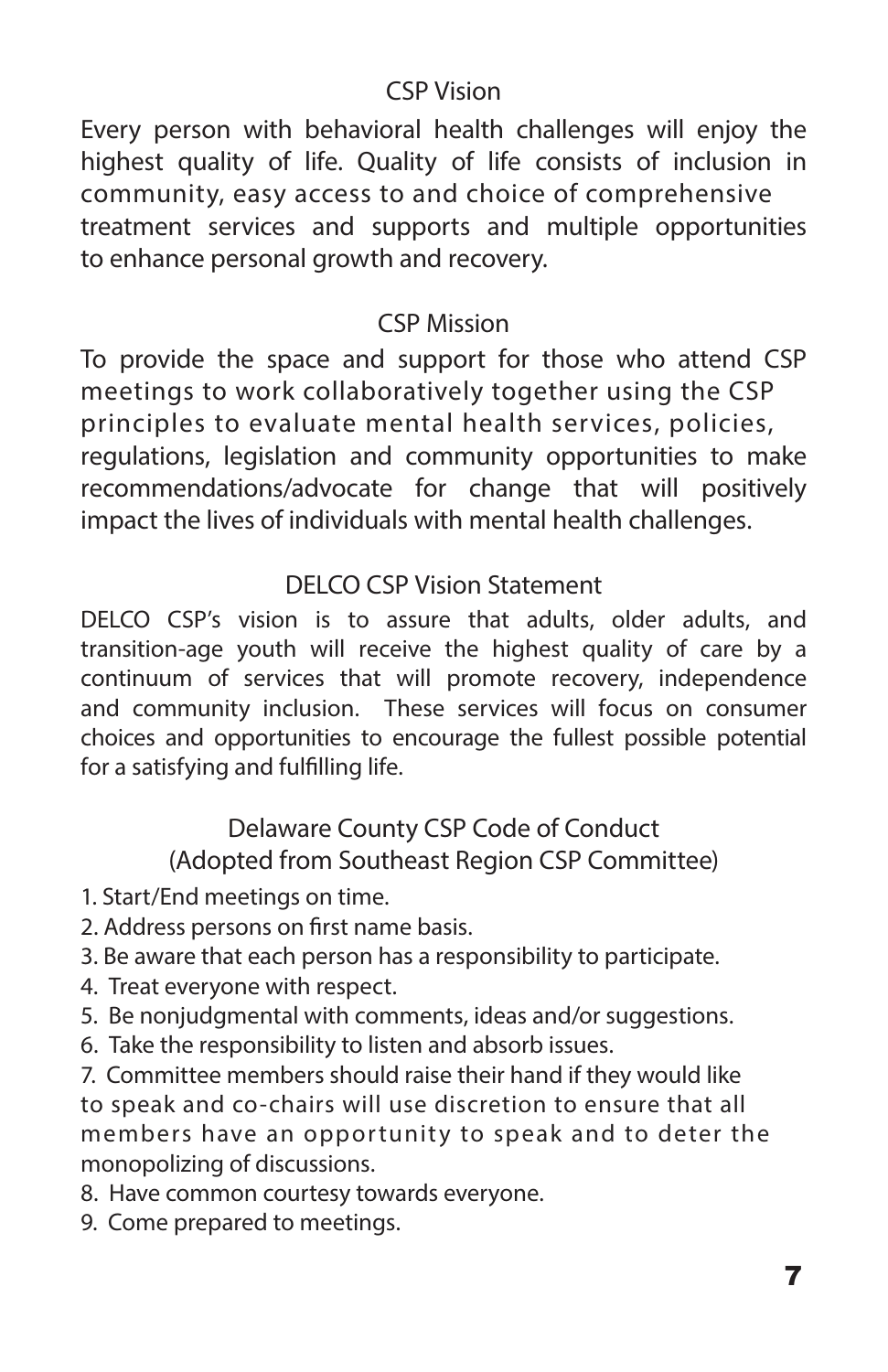# SECTION III: Elections, Elected Positions & Responsibilities

The third Monday in June new yearly elections will be held for positions within our Delaware County CSP meetings. The responsibilities of each position are listed below. Each position is to be held by a regularly attending participant of the meeting.

#### Part 1 - Nominations for the Delaware County CSP Board

Nominations to the board may be made from the floor at the time of election. However, nominations will be requested verbally and electronically one month prior to the election date (Third Monday in May). Members can volunteer to serve on the board. A nominating committee may also be formed, at the discretion of DELCO CSP members. It is encouraged, but not mandated that there be more than one candidate for each vacancy.

#### Part 2 – Elections of the Board

A. The board shall consist of up to three co-chairs, a secretary and treasurer. Whenever possible, the three constituencies (individual, family members, and mental health professionals) will each be represented on the board. If equal representation is not possible at a given time, all efforts will be made to recruit members of each constituency willing to serve on the board.

B. In the event, one of the co-chairs cannot attend any meeting of the board, one of the other co-chairs in attendance shall serve as chair for that meeting.

Part 3 - Qualifications to Serve on the Delaware County CSP Board

A. Familiarity with the DELCO CSP and CSP Recovery Principles

- B. Interest in Serving
- C. Ability to fulfill time requirements
- D. Regular monthly attendance at Delaware County CSP meetings
- E. Previous Leadership Experience, Training, Knowledge (if possible)

F. Any other qualifications deemed important by DELCO CSP

G. Must have no conflict of interests as determined by the DELCO CSP H. Access to and knowledge of current computer and/or communication technology.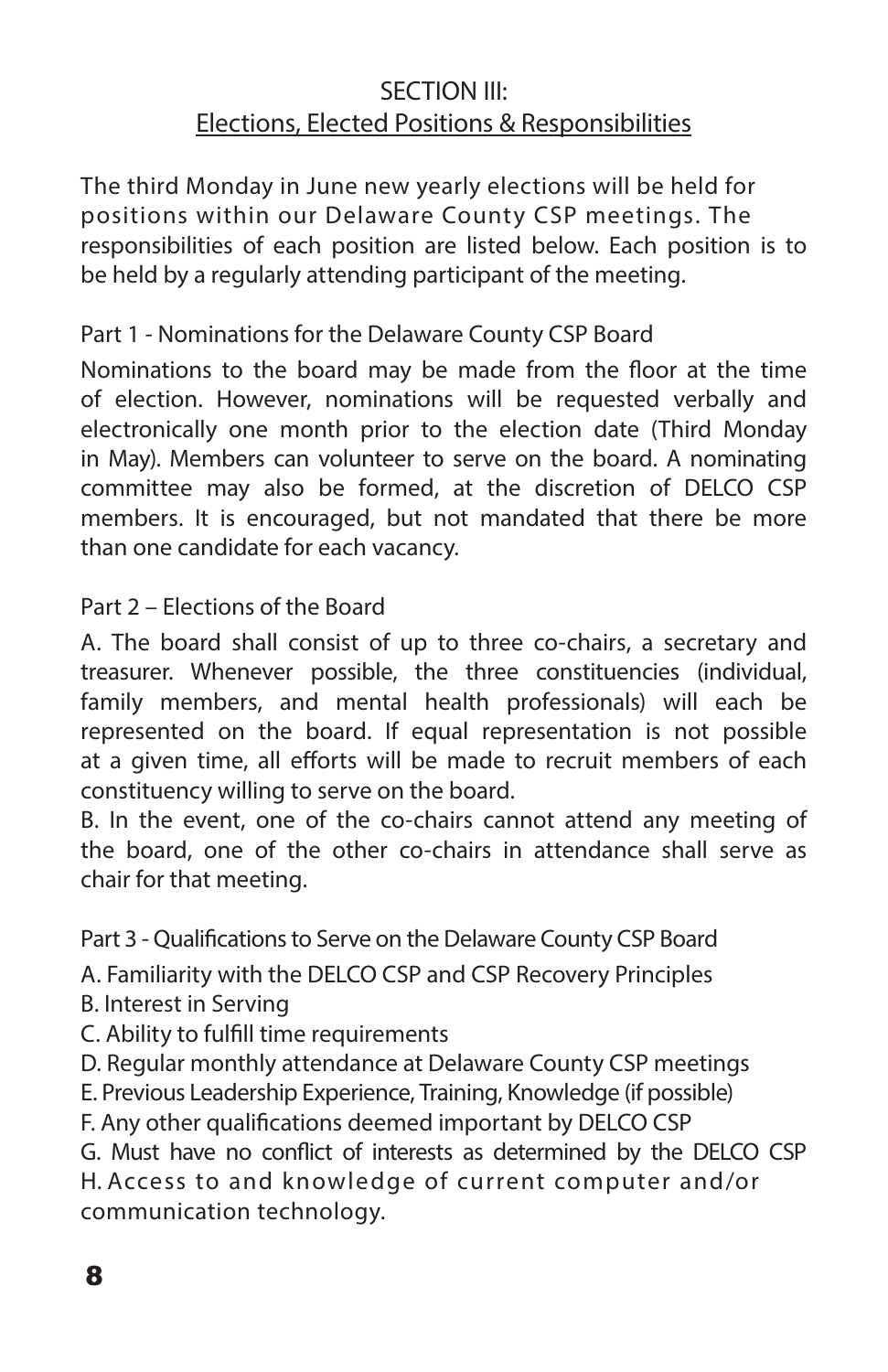Part 4 - Delaware County CSP Method of Elections

A. Elections shall be held annually in June at a meeting specified for that purpose.

B. To be eligible for election to the board, a nominee must:

Understand responsibilities of the position as described in these protocols and defined in the position job descriptions

C. In order to vote, a member must be present at the election meeting.

D. In order to be elected, a nominee must be present at the election meetings and must receive a majority vote of the members present and voting.

#### Part 5 - DELCO CSP Terms of Office

A. Board members shall be elected to serve for a period of one year.

B. Board members shall serve no more than two consecutive terms in the same office unless this rule is waived by consensus or majority vote of the Committee members.

C. After an interval of one year, a member may again be eligible for election to their prior office.

Part 6 - DELCO CSP Board Member Positions and Responsibilities

#### Co-Chairs Responsibilities

• We elect three co-chairs so that the meeting responsibility can be rotated each month.

• Ultimately the co-chair is responsible for making sure that all business is discussed in line with the timed agenda.

• Co-chairs develop the agenda to ensure the meeting achieves it goals.

• Co-chairs keep the meeting focused and encourage participation from all members.

• Co-chairs support the members by assisting the meeting in staying on task.

• Each individual Co-chair will work in connection and collaboration with either the DELCO CSP Treasurer, Secretary or Minute Taker.

#### Treasurer Role

The CSP treasurer's role is to ensure the Disbursement Procedures are followed and communication between DELCO CSP and the DELCO CSP Fiduciary is open and maintained throughout the year.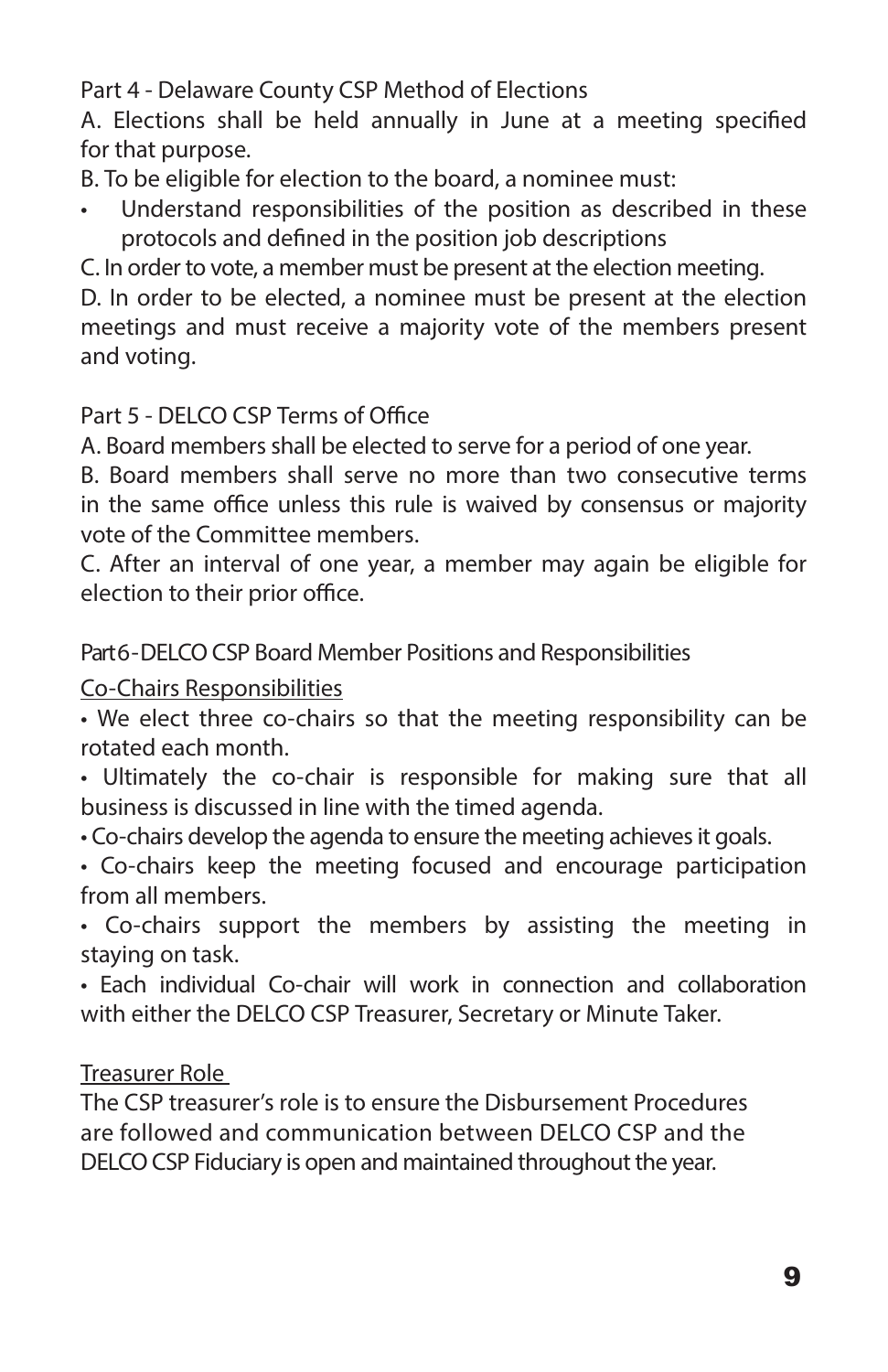Treasurer Responsibilities

• The Treasurer reports to the members of the committee on the DELCO CSP Budget and available finances.

• The Treasure will interact with the members attending monthly meetings and through communication with the DELCO CSP Fiduciary.

• Responsible for contacting and distributing expense checks to vendors for events on behalf of the County Fiduciary.

• All requests for disbursements have been listed on the annual CSP budget and were approved by a majority vote at a CSP Committee Meeting

• The Disbursement Request Form is thoroughly completed and given to the DELCO CSP Fiduciary Office Manager on the Thursday prior to the bi-weekly disbursement date. (Reimbursement of an immediate nature may be accommodated if warranted.)

• Vendors are identified and invoices from those vendors are received for all disbursements either prior to or after the event.

• An original invoice/receipt is attached to the Request Form. Any receipts provided after the disbursement will be forwarded to the DELCO CSP Fiduciary Office Manager. All receipts and invoices sent to the CSP Fiduiary must be original receipts/invoices – not copies.

• A copy of the CSP minutes showing the majority vote for the disbursement is attached to the disbursement form. (If the cost is a recurring cost, like the monthly food for meetings, only the initial minutes when approved are needed.)

• The monthly DELCO CSP financial report is understood and presented at the Monthly DELCO CSP Meeting.

• He/she is working as a team member with the DELCO CSP Committee around budget issues

• Contact is maintained with the CSP Fiduciary Office Manager

#### Minute Taker Responsibilities

• Takes notes to accurately reflect decisions and discussions that took place at the meeting.

• Forwards formatted minutes to Secretary within one week of the last CSP Meeting held.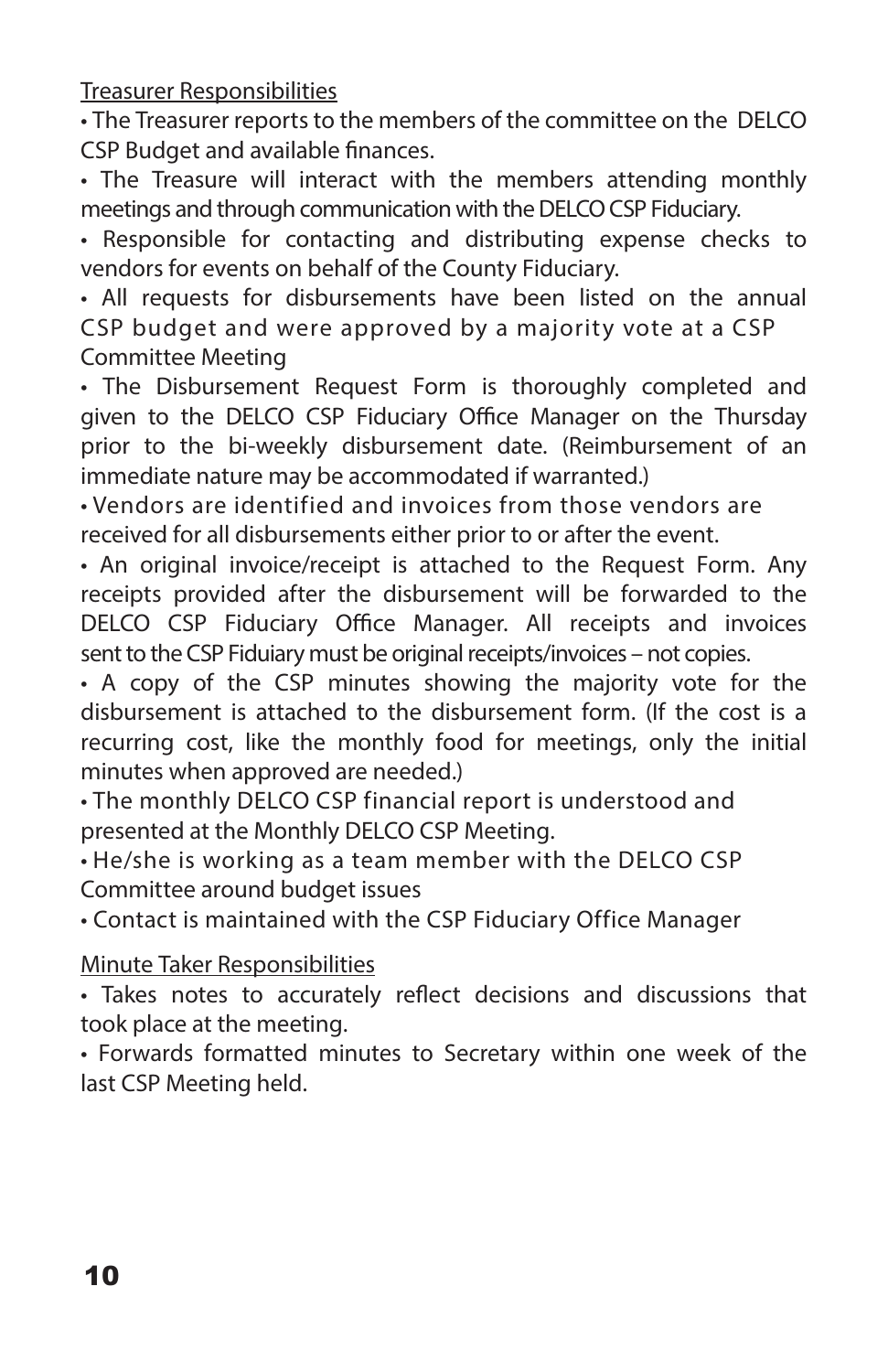Secretary Responsibilities

• Copies and distributes prior month's minutes to all participants and ensures that a copy is held in a file for anyone's review.

• Distributes attendance sheets at meetings and maintains a copy for ongoing records.

• Secretary types, copies and distributes agenda via email prior to and at the DELCO CSP Meeting

Part 7- DELCO CSP Board Member Position Resignations

Changes in a Board Member's schedule and availability sometimes occurs. Delaware County CSP is not insensitive to the changes in Board Members' personal responsibilities to themselves. DELCO CSP needs ongoing support and consistent leadership therefore:

• Resignations of Board Member positions are accepted at any time without need for explanation by written email (DelcoCSP@gmail.com), by phone call or voice mail (484.243.0704) or verbally in-person at any Monthly CSP Meeting time. A resigning board member that contacts the board with their resignation is still eligible to be nominated and elected during the following year's June Elections.

• After two consecutive monthly CSP meetings of "no-show, no contact" to fulfill the responsibilities of an elected board member's position, the board member will be contacted via phone and email to attempt to confirm if they are resigning. At that time during the third month if there is no response from the board member, nominations and elections will be held to fill their position on the third month of their consecutive absence. The "no-show, no-contact resigning board member" will not be eligible to hold another board member position for one year.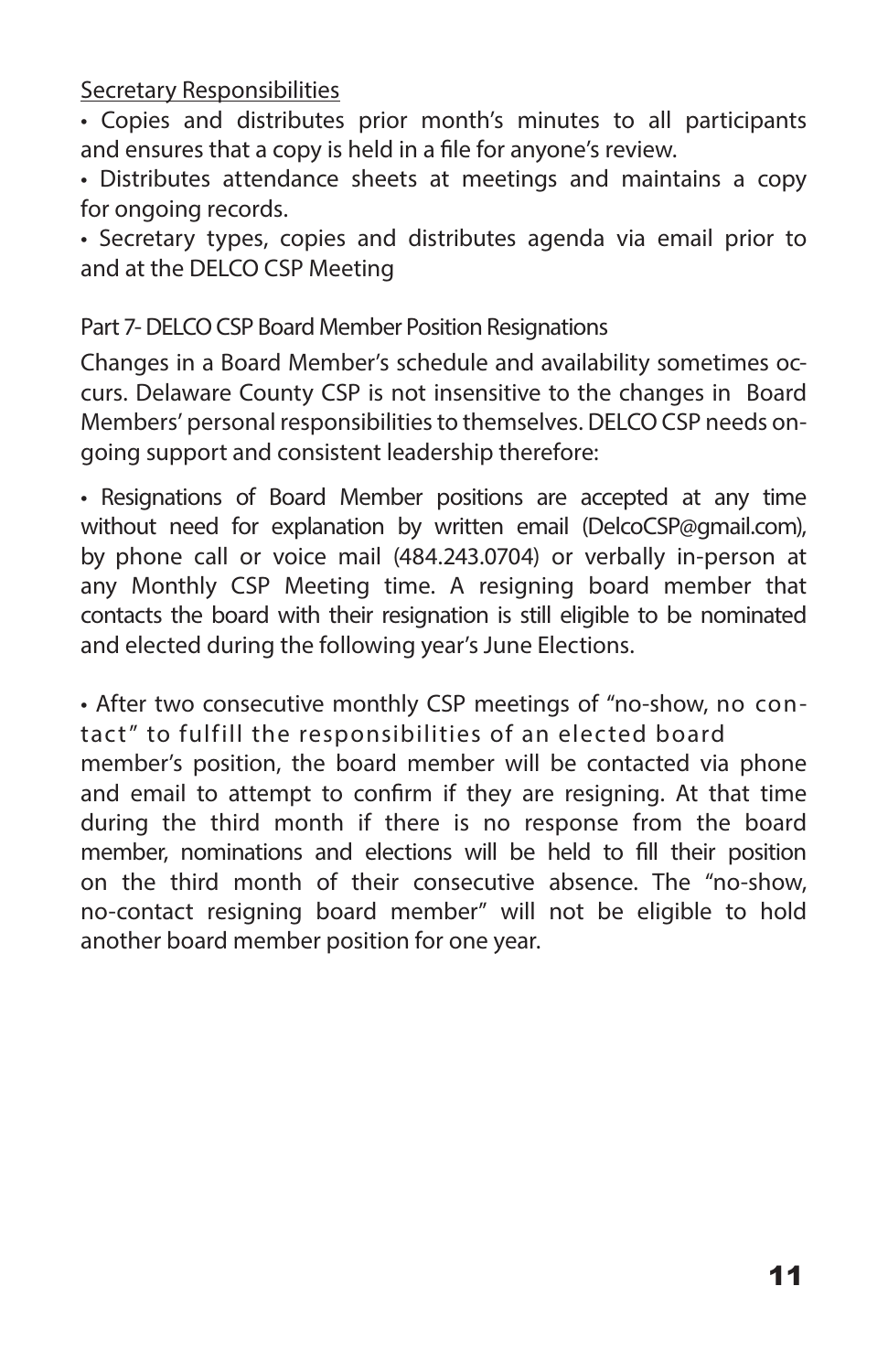## SECTION IV: Developing a Yearly Speaker Agenda

All Members are encouraged to make suggestions at DELCO CSP Meetings for Educational Speaker opportunities that may benefit our Delaware County Community Support Program.

Speaker Liaison (NON- Elected Shared Responsibility)

• Receives suggestions from DELCO CSP Committee and members of potential Speakers and follows through with contacting potential Speakers by invitation to speak during the year.

• Speaker Liaison contacts the scheduled speaker one month prior to the speaker's commitment.

• Follows up one week in advance and the Friday prior to the speaking commitment.

#### SECTION V: Budget:

### Disbursement Procedures for the Delaware County Community Support Program (CSP)

The Delaware County CSP Committee is responsible for developing the annual budget expenditures based on the amount provided by the Delaware County Office of Behavioral Health. The Budget will be reviewed by the CSP Committee monthly and any changes in the budget will take effect by a majority vote. Any budget changes and updates must be reported to the DELCO CSP Fiduciary Office Manager.

The Board Members of DELCO CSP are responsible to ensure:

The annual CSP budget is developed and agreed upon through a majority vote at the DELCO CSP Committee Meeting

Discussions and voting at the CSP Committee Meetings regarding disbursement requests are related to the budget line items The Treasurer of the CSP Committee will work with the DELCO CSP Fiduciary Office Manager to follow these procedures for the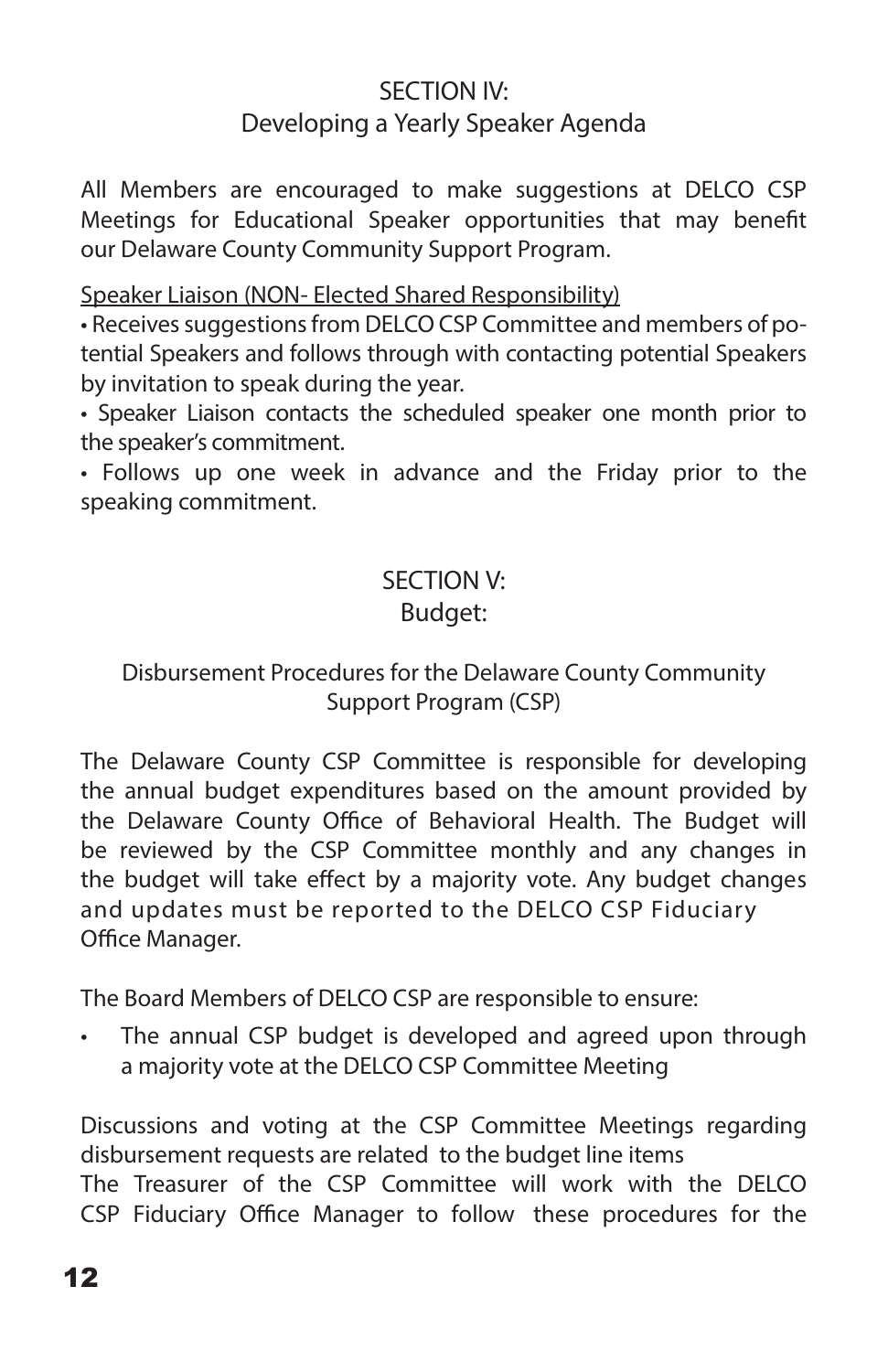- The annual budget includes line items specific to the work of the CSP Committee.
- An approved budget is given to the DELCO CSP Fiduciary prior to the disbursement of funds
- Discussions and voting at the CSP Committee Meetings regarding disbursement requests are related to the budget line items
- The Treasurer of the CSP Committee will work with the DELCO CSP Fiduciary Office Manager to follow these procedures for the disbursement of funds
- The Treasurer is fulfilling the Disbursement Procedures When the CSP needs to receive disbursements for things such as, but not limited to: events, activities, scholarships to and lodging for conferences/trainings, transportation for CSP related activities/ work, seed grants, meeting expenses (food and supplies), and marketing materials, the CSP Treasurer will ensure that:
- All requests for disbursements will be based on the annual CSP budget and majority vote at a DELCO CSP Committee Meeting
- The Disbursement Request Form will be provided to the DELCO CSP Fiduciary Office Manager on the Thursday prior to the bi-weekly disbursement date (dates will be provided). (Reimbursement of an immediate nature may be accommodated if warranted.)
- All disbursements will be made directly to vendors from approved original invoices.
- An original invoice/receipt must be attached to the Request Form for payment to be made. Any receipts provided after the disbursement must be forwarded to the DELCO CSP Fiduciary Office Manager. All receipts and invoices sent to the DELCO CSP Fiduciary must be original receipts/invoices – not copies.
- A copy of the CSP minutes showing the majority vote for the disbursement will accompany the request (If the expense is a recurring approved budget item that already was approved at the initial meeting, then no additional minutes are required.)
- Contact with the DELCO CSP Fiduciary Office Manager will be maintained as needed.

The DELCO CSP Fiduciary Office Manager is responsible to:

• Ensure the Treasurer has the required disbursement request form.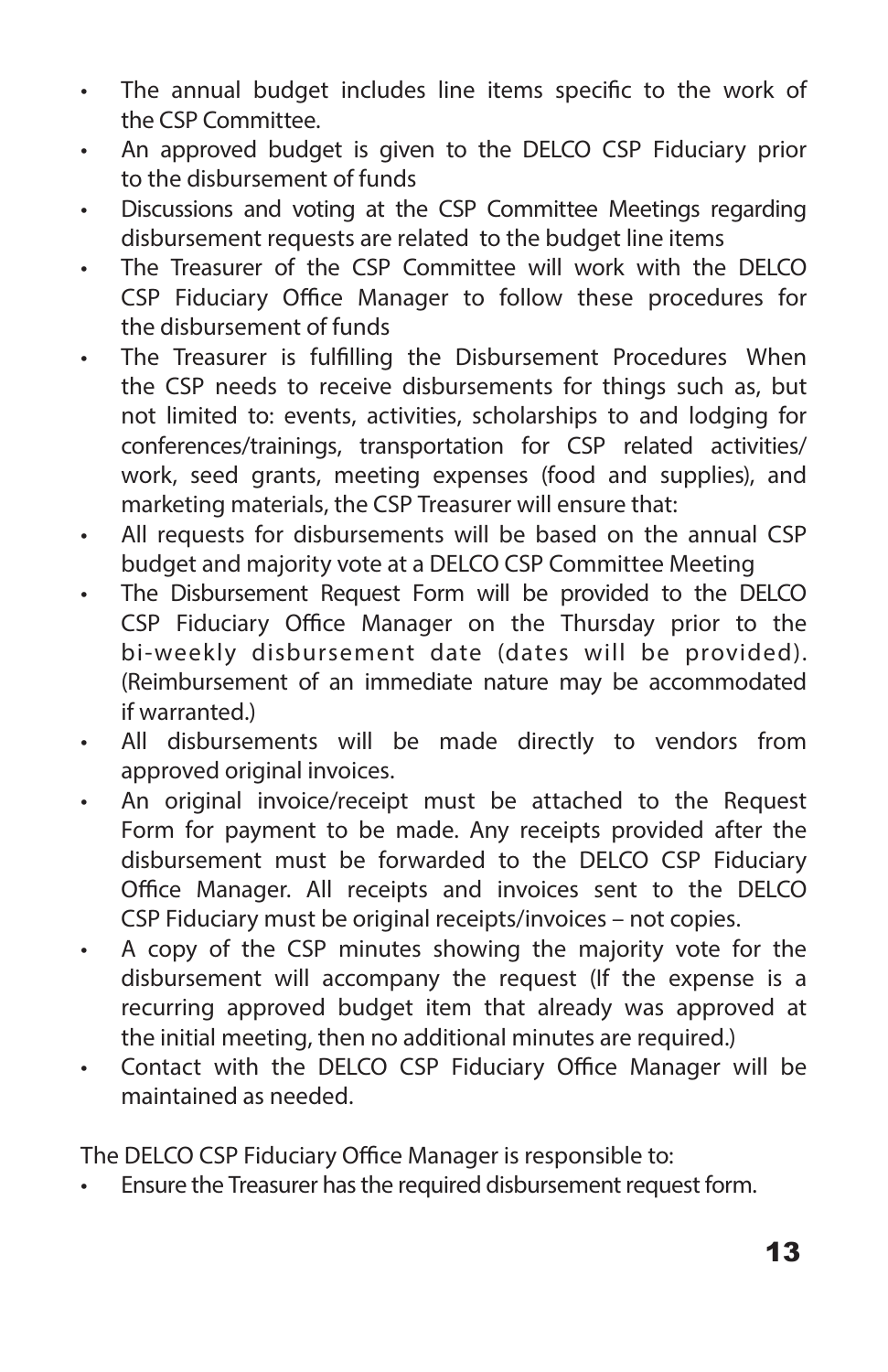- Review requests for disbursement when received and ensure original receipts/invoices are received.
- Set-up accounts with vendors as necessary
- Ensure CSP disbursements are made in a timely manner (bi-monthly)
- Review the budget monthly to ensure availability of funds
- Answer CSP Treasurer's concerns about disbursements/ reimbursements
- Send a budget report monthly to the CSP Treasurer for the DELCO CSP Committee
- Maintain contact with the CSP Treasurer as needed.

Disbursement checks generally will not be issued to an individual unless voted upon at a CSP Committee. If payment is required to an individual for services rendered (i.e. a speaker or trainer for an event), the DELCO CSP Fiduciary Stipend Procedures will be followed.

| Delaware County CSP Disbursement Request Form                                                                                                                                                                                       |
|-------------------------------------------------------------------------------------------------------------------------------------------------------------------------------------------------------------------------------------|
|                                                                                                                                                                                                                                     |
|                                                                                                                                                                                                                                     |
| Purchase Description, Date, and Amount:                                                                                                                                                                                             |
| $\Box$ Event $\Box$                                                                                                                                                                                                                 |
| Activity <u>and</u> the contract of the contract of the contract of the contract of the contract of the contract of the contract of the contract of the contract of the contract of the contract of the contract of the contract of |
| Scholarship for conferences/trainings                                                                                                                                                                                               |
| $\Box$ Lodging for conferences/trainings                                                                                                                                                                                            |
| Transportation for CSP related activities/work                                                                                                                                                                                      |
| $\blacksquare$<br>Seed grant                                                                                                                                                                                                        |
| Meeting expenses including food and supplies                                                                                                                                                                                        |
| $\Box$ Marketing materials                                                                                                                                                                                                          |
| <b>Other</b>                                                                                                                                                                                                                        |
| $\Box$ Other<br>the control of the property of the control of the control of the control of                                                                                                                                         |
| Total Amount:                                                                                                                                                                                                                       |
| SEND CHECK TO (COMPANY NAME AND ADDRESS):                                                                                                                                                                                           |
|                                                                                                                                                                                                                                     |
|                                                                                                                                                                                                                                     |
|                                                                                                                                                                                                                                     |